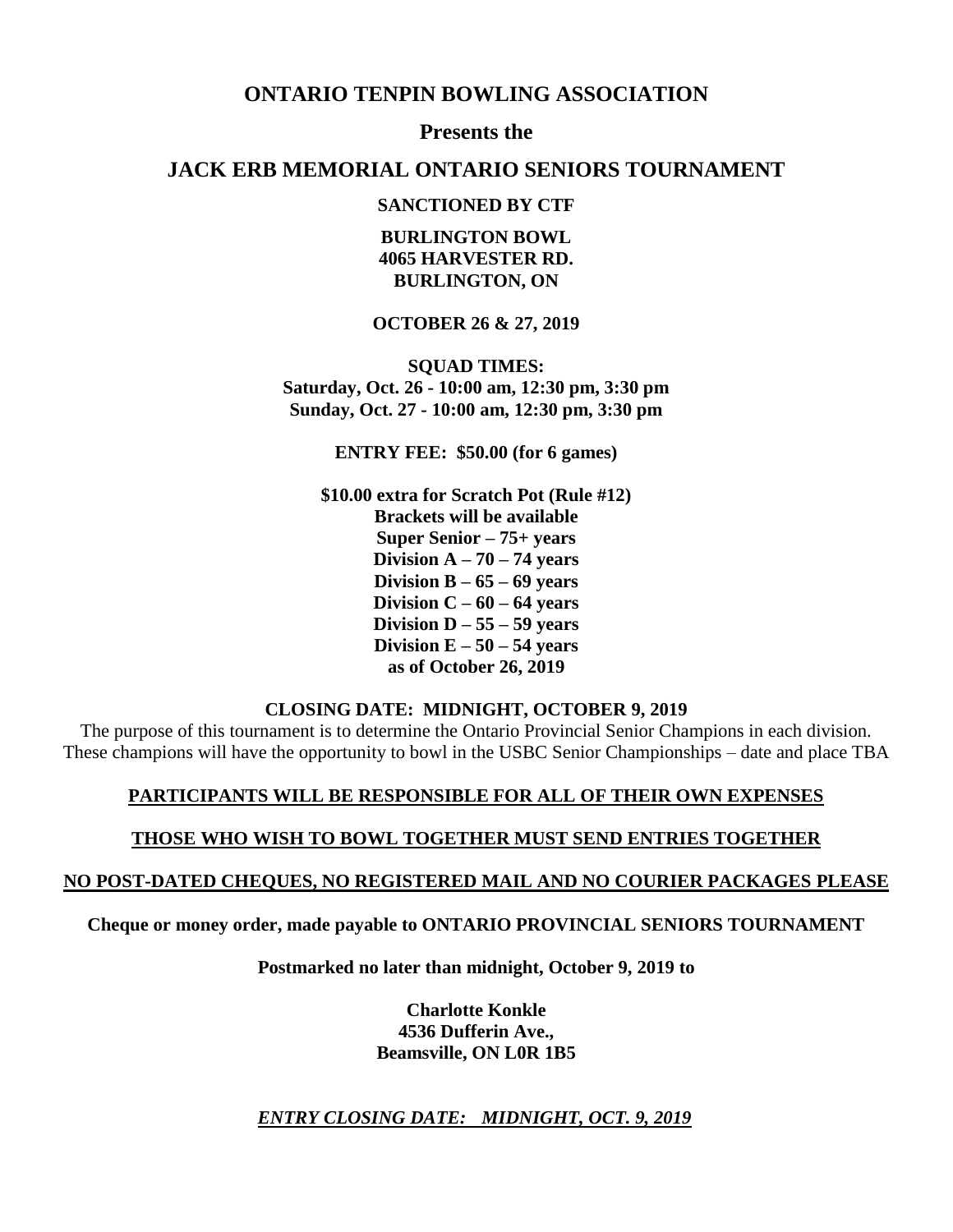# **JACK ERB MEMORIAL ONTARIO SENIORS TOURNAMENT TOURNAMENT RULES**

## **1. All participants must be Canadian Tenpin Federation members of local associations in the Province of Ontario and must hold a CURRENT (2019-2020) CTF ID card OR RECEIPT (2019-2020) FROM LEAGUE SECRETARY.**

- 2. This tournament is open to any CTF bowler 50 years of age and over as of **Oct. 26, 2019**. All CTF tournament rules shall apply.
- 3. Divisions: Super Senior 75 years and over Division  $A - 70 - 74$  years Division  $B - 65 - 69$  years Division  $C - 60 - 64$  years Division  $D - 55 - 59$  years Division  $E - 50 - 54$  years
- 4. a. This tournament will consist of a singles event to be bowled in two 3-games series
	- b. Winners of each division will be determined by total pinfall for 6 games plus handicap
	- c. Handicap will be 100% of 240
- 5. Entering average:
	- a. Highest **CTF/USBC** sanctioned winter league year book average for 2018-2019 season based on 21 games
	- b. Bowlers with no 2018-2019 season average may use current (2019-2020) CTF season average minimum 9 games or more as of Oct. 9, 2019.
	- c. Bowlers with neither of the above averages may use a 2019 sanctioned summer league average based on 21 games or more
	- d. All others will bowl scratch.
	- e. CTF Rule #319a-2 (10 pin rule) will not apply.
	- f. CTF Rule #319d (prize winnings) will not apply.
	- g. CTF Rule #319e (average adjustment) will not apply.
- 6. No multiple participation.
- **7. It shall be each entrant's responsibility to verify the accuracy of his/her average. Failure to use the correct average shall disqualify score if submitted average is lower than the correct average. Failure of bowler to participate in the correct division shall disqualify score. Prize winnings shall be based on the submitted average if it is higher than correct average. Corrections in age or average can be made up to the completion of the 1st game of the 1st series bowled.**
- 8. The  $1<sup>st</sup>$  place handicap winner in each of the divisions will be entered in the USBC Seniors Tournament date and place TBA
- 9. In the event of  $1<sup>st</sup>$  place ties in any division, a 3-game series with handicap will be bowled to determine the winner in each division. The Tournament Director shall determine the time and place.
- 10. Errors in scoring shall be reported to the Tournament Director within 48 hours of completion of bowling.
- 11. All prize money will be returned 100% in each division. 1 in 7 will be paid
- 12. For \$10.00 extra, a scratch pot will be held all divisions included 1 in 7 will be paid.
- 13. **Proper dress required – no hats, cut-off pants, sweat pants, short shorts, tank tops or midriff-showing shirts**.